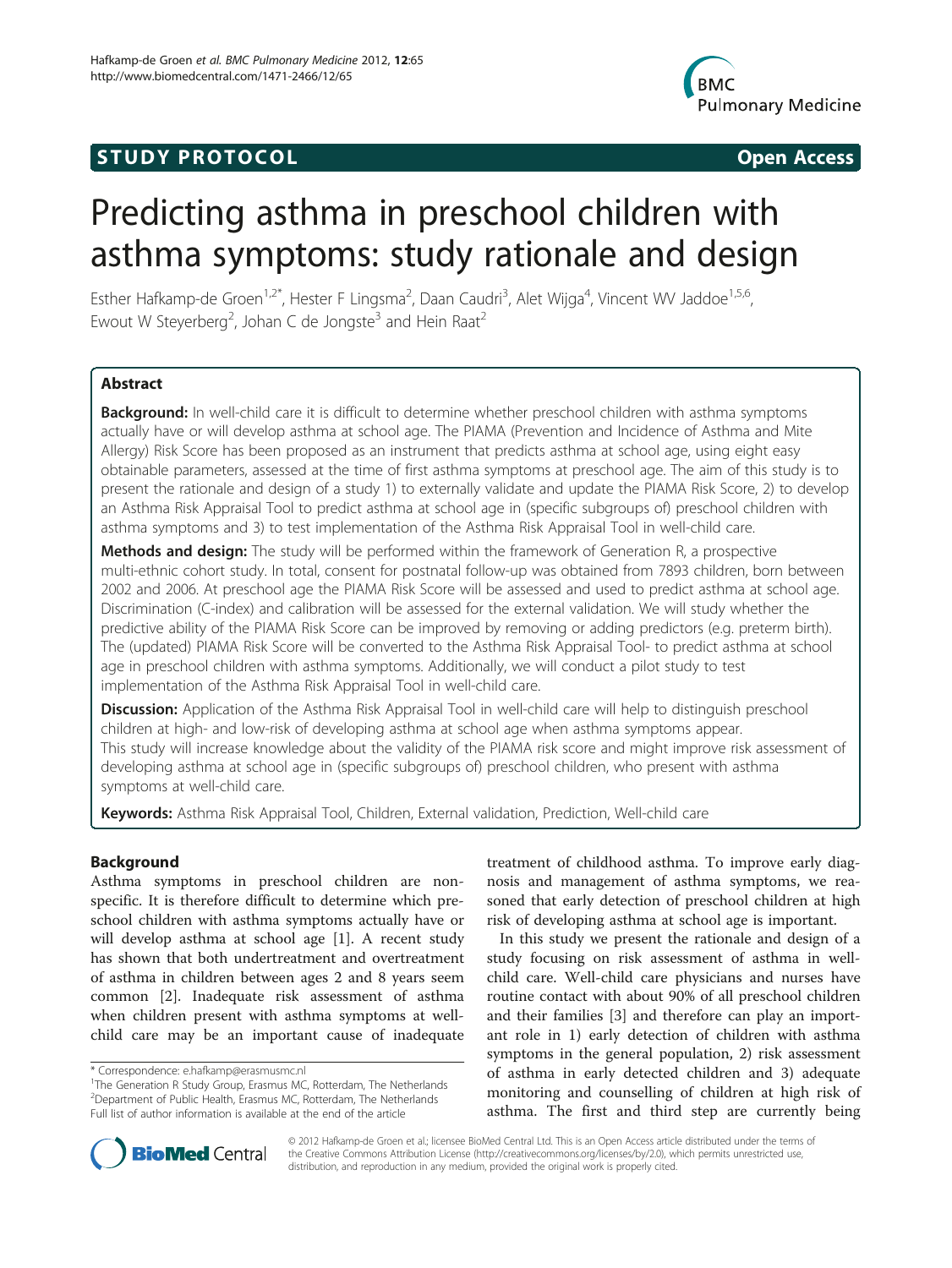studied in a randomised controlled trial 'to evaluate the effectivity of early detection and counselling of preschool asthma symptoms within well-child care' [[4\]](#page-4-0). However, the second step of asthma risk assessment in children who are detected early in life is not yet available within well-child care. There is a need for an Asthma Risk Appraisal Tool to support well-child care professionals when a preschool child presents with asthma symptoms.

To estimate the risk of developing asthma at school age at the time children have asthma symptoms in preschool years, a risk score (i.e. prediction model) may be a suitable tool. A tool like this could support the communication between well-child care professionals and parents of children at risk of developing asthma. Several studies previously developed a prediction model for asthma [[5-12](#page-4-0)]. It is complicated to compare these studies, because definitions and age of asthma differed. Many studies used information up to a fixed age, irrespective of the age of symptom onset [\[6,8,10,11](#page-4-0)]. The PIAMA (Prevention and Incidence of Asthma and Mite Allergy) Risk Score has been proposed as an instrument that predicts asthma at age 7–8 years, using eight easy obtainable parameters, assessed at the time of first asthma symptoms at preschool age [\[7](#page-4-0)]. The PIAMA Risk Score discriminated between asthmatic and non-asthmatic children (internally validated area under the curve, AUC = 0.72) and may be a suitable tool for use in well-child care. Prediction models are mathematical models based on available patient data from a certain setting. Before use of a prediction model can be recommended in practice, external validation is mandatory to determine the ability of a model to reliably predict the outcome in other populations and settings [\[7](#page-4-0)].

The main objective is to present the rationale and design of a study to externally validate and update the PIAMA Risk Score. Furthermore, an Asthma Risk Appraisal Tool will be developed to predict asthma at school age in (specific subgroups of) preschool children with asthma symptoms. We will conduct a pilot test of the Asthma Risk Appraisal Tool within well-child care.

By describing the rationale and design of our study we give insight into the framework of our study. This framework concerns the process of external validation and updating of a prediction rule, development of an application tool and assessment of whether the tool can be implemented into practice. This study will help others to convert prediction rules into practice.

# Methods and design

# Design and setting

Our study will be embedded in Generation R, a prospective population-based, multi-ethnic cohort study. In total, consent for postnatal follow-up was obtained from 7893 children, born between April 2002 and January 2006 [\[13](#page-4-0)].

Questionnaires for parental completion, partly based on the International Study of Asthma and Allergies in Childhood (ISAAC) core questionnaires [\[14\]](#page-4-0), were sent to the parents during pregnancy and when the children were aged 1, 2, 3, 4 and 6 years (N=7893) [[15](#page-4-0)]. Response rates for these questionnaires were 71%, 76%, 72%, 73% and 68% respectively. Data collection at child's age of 9 years is currently ongoing. In this study, children will be included if at least one positive response was given to the following questions in the annual questionnaires at age 1 to 4 years: "Has your child had wheezing in the last 12 months?" and "Has your child had cough during the night, when he/she did not have a cold or a chest infection, in the last 12 months?" The present study was conducted in accordance with the guidelines proposed in the Declaration of Helsinki, and is approved by the Medical Ethical Committee of the Erasmus Medical Centre (MEC 217.595/2002/202). Written consent was obtained from all participating parents.

# Asthma outcomes

The outcome that is predicted with the PIAMA Risk Score is asthma at school age. In the development study (PIAMA) the following 3 items were used for the case definition of asthma: (1) at least 1 episode of wheezing in the last 12 months; (2) inhaled steroids prescribed by a medical doctor in the last 12 months; and (3) a doctor's diagnosis of asthma (a parental report of a doctor's diagnosis of asthma at any time and a parental report of asthma in the last 12 months). In the analyses children were only considered positive for asthma if they had 1 or more positive items at age 7 years and 1 or more positive items at age 8 years [[7](#page-4-0)].

Within the validation data (Generation R), we aim to use the same asthma definition as used in PIAMA and we aim to select only children with 'active asthma' or clinically relevant chronic asthma symptoms. First, we will define asthma at the age of 6 years in the children who have ever had reported asthma symptoms before the age of 4 years. Additionally, the analyses will be repeated in children at age 9 years. At age 9 years spirometry will be performed in children at the research center. Spirometry is used to improve the accuracy of an asthma diagnoses and will be enable us to compare asthma outcomes based on parental reports to asthma outcomes based on spirometry.

# Preschool predictors

The eight predictor variables used in the PIAMA Risk Score are: 1) sex, 2) post-term delivery, 3) parental education, 4) parental inhalation medication, 5) child's wheezing frequency, 6) wheezing/dyspnea apart from colds, 7) serious infections and 8) doctor's diagnosis of eczema and eczematous rash present. The variables wheezing/dyspnea apart from colds and parental inhalation medication are not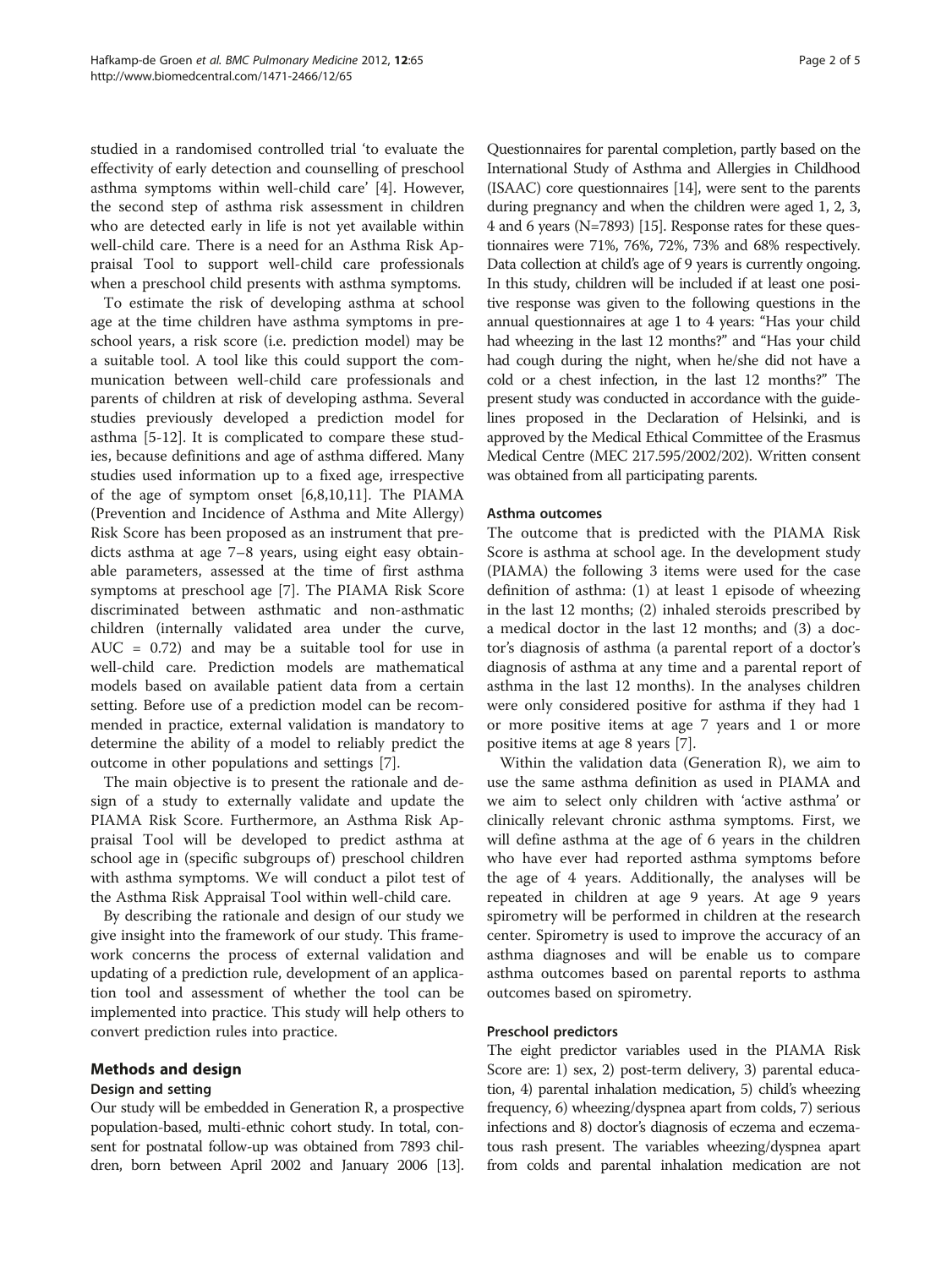available within the Generation R Study at preschool age. For parental inhalation medication a proxy variable of parental asthma is available. Information on sex and pregnancy duration are obtained from medical records; parental education and asthma are established using questionnaires during pregnancy; wheezing frequency, respiratory tract infections and eczema are measured using questionnaires at the ages of 1, 2, 3 and 4 years.

# External validation

As a first step we will compare the distribution of the predictors of the PIAMA Risk Score and the asthma outcome in the development (PIAMA) and validation (Generation R) data to determine whether the datasets are comparable. Univariate logistic regression analyses will be performed to establish the effect of the different predictors on asthma at the age of 6 and 9 years. The resulting univariate odds ratios (ORs) will be compared with ORs in the development sample as reported for the PIAMA model. Next, the multivariate PIAMA model will be fitted in the validation sample to compare the multivariate ORs. Finally we will calculate the predicted probability to develop asthma for each child in the validation sample, based on the PIAMA score. These predicted probabilities are used to assess the external validity of the PIAMA model, in terms of calibration and discrimination. Calibration refers to the agreement between observed and predicted outcomes. The extent of over- or underestimation relative to the observed and predicted rate will be explored graphically using validation plots. We will assess calibration-in-the-large by fitting a logistic regression model with the model predictions as an offset variable. The intercept indicates whether predictions are systematically too low or too high, and should ideally be zero. The calibration slope reflects the average effects of the predictors in the model and will be estimated in a logistic regression model with the logit of the model predictions as the only predictor. For a perfect model, the slope is equal to 1. The Concordanceindex (C-index) or Area Under the receiver operating characteristic Curve (AUC) and 95% confidence interval (CI) will be used to assess the ability of the model to discriminate children with and without asthma. The external validation will also be performed in specific subgroups (e.g. at different ages or in ethnic and socioeconomic subgroups of preschool children, see subgroup analysis). To interpret any differences in C-indices, we will consider benchmark values as recently proposed [\[16\]](#page-4-0).

#### Updating

After external validation we will assess whether the predictive performance of the PIAMA model remains stable or improves by deleting or adding predictors that are available in the validation data.

By removing predictors, a more simple risk score will be created. The predictive performance of such a simple risk score will be compared with the predictive performance of the PIAMA Risk Score. A simpler risk score is preferable for application in practice [\[17\]](#page-4-0). Potential additional predictors include e.g. child's ethnicity, preterm birth, sleeping problems due to asthma symptoms, doctor visits due to asthma symptoms, wheezing patterns, allergy or general health. To study the prognostic value of additional predictors, we will refit the PIAMA Risk Score in the validation data and consequently add the new predictors. We will calculate the increase in AUC with 95% CI, and the p-value from the likelihood ratio test for improvement of goodness of fit. This will result in an updated PIAMA Risk Score. For optimal precision of the estimated coefficients, the updated PIAMA Risk Score will be fitted to the combined PIAMA and Generation R data.

# Subgroup analysis

The PIAMA Risk Score was developed within a general population. However, it is known that children of ethnic minorities and children with low socioeconomic status are at high risk of developing asthma. Within well-child care it is important to give attention to high risk groups. Therefore, it is important to test the predictive ability of the PIAMA Risk Score in both the general population and in specific subgroups (e.g. at different ages or in children of ethnic minorities and children with low socioeconomic status).

#### Development of asthma risk appraisal tool

We will convert the updated PIAMA Risk Score to a computer-assisted tool, the so called 'Asthma Risk Appraisal Tool'. The best cut-off scores of the Asthma Risk Appraisal Tool will be studied within the validation study. In an expert meeting we will discuss which decisions will follow the cut-offs: referral to general practitioner (=indirect referral to pediatrician)/ asthma nurse, extra consultation moment at well-child care, personal advise/counselling. The aim is to create an easy applicable (computer-assisted) tool for use of the PIAMA Risk Score in well-child care. A previous study developed a similar risk assessment tool to early detect children with global developmental disabilities in well-child care [\[18](#page-4-0)]. A computer-assisted risk assessment tool heightens the uniformity of practice.

#### Pilot testing

After development of the Asthma Risk Appraisal Tool, the tool will be tested in a pilot study within well-child care. The pilot test will be conducted in the Rotterdam-Rijnmond area that contains both rural and metropolitan and ethnically diverse sub-regions. The implementation will involve 3 varied well-child care teams (including one or more well-child care physicians, nurses and medical assistants per team that provide services to a certain group of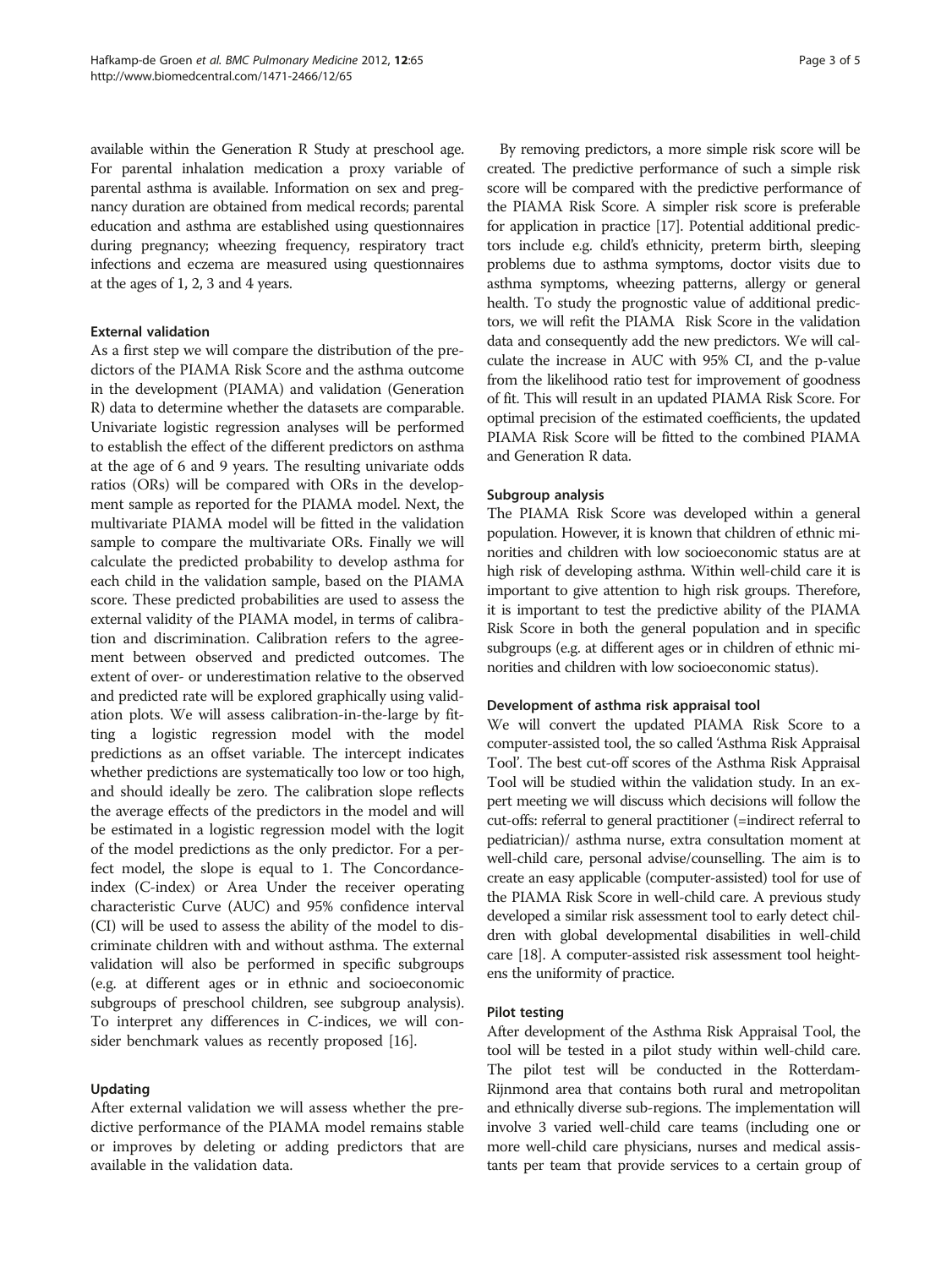preschool children in a distinct geographical region). It is aimed to pilot the Asthma Risk Appraisal Tool to 100 children/families. So, a total of 300 children/families are aimed to be included in the pilot study.

When children present with asthma symptoms, the Asthma Risk Appraisal Tool will be applied. In the pilot study we will assess how many preschool children were detected as high-risk of developing asthma at the ages of 6 and 9 years by the Asthma Risk Appraisal Tool. We will evaluate which decisions cq. actions were taken by physicians/nurses after the use of the Asthma Risk Appraisal Tool (and how many times). Evaluation of the effectivity of implementation of the Asthma Risk Appraisal Tool in well-child care practice is outside the framework of this study.

#### Sample size

At least 100 patients with the outcome and 100 without the outcome are needed for reliable external validation of a prediction model [\[19\]](#page-4-0).

Sample size at the age of 6 years: Assuming a prevalence of asthma of 5% at the age of 6 years (and it is known that 3967 children have ever had asthma symptoms at the age of 4 years) the Generation R study will have approximately 198 children aged 6 years [[19\]](#page-4-0). This implies that our effective sample size at the age of 6 years is sufficiently large for the primary aim of this study.

#### **Discussion**

We present the rationale and design of a study to externally validate and update the PIAMA Risk Score and to develop and test an application of the PIAMA Risk Score to predict asthma at school age in (specific subgroups of) preschool children with asthma symptoms. This Asthma Risk Appraisal Tool might be used in wellchild care as an Asthma Risk Appraisal Tool in preschool children already detected with asthma symptoms.

Several studies previously developed a prediction model to predict asthma [[5-12](#page-4-0)]. It is complicated to compare these studies, because definitions and age of asthma differs and it is unknown which definition of asthma truly identifies the disease. Many studies used information up to a fixed age irrespective of the age of symptom onset [\[6,8,10,11\]](#page-4-0). Some of the prediction models included blood tests [\[6,11,12](#page-4-0)]. Prediction models including blood tests are not feasible in well-child care, given the (very) low acceptance of drawing blood in the setting of prevention by parents and children, the lack of funding for laboratory tests in preventive healthcare, and because laboratory results should be awaited. Therefore, the PIAMA Risk Score - including only easy obtainable parameters - is preferred above prediction models including blood tests. The PIAMA Risk Score has been compared to the asthma predictive index developed by Castro-Rodriquez et al. [\[6](#page-4-0)] and showed a better predictive ability, and also performed better than a doctors diagnosis of asthma at the same age [\[7\]](#page-4-0).

This study benefits from a longitudinal design, which enables us to collect repeated measurements of predictors at preschool age. In this way we can identify the age at onset of first symptoms, unlike some earlier studies who predict asthma at fixed ages [[6,8,10,11\]](#page-4-0). The ages at which asthma symptoms appear most frequently is the time that children will regularly visit well-child care and when prediction of asthma becomes relevant. Furthermore, there will be little differences in design and analysis between the development and the validation study. It is our intention to develop an Asthma Risk Appraisal Tool integrated in well-child care at preschool age in such a way that it has maximal opportunity for future wide-spread implementation, once proved useful.

There are several reasons why early detection followed by risk assessment of asthma is important: early detection of preschool children at high risk of developing asthma at school age will contribute to adequate and early management, resulting in fewer asthma symptoms, while improving child's quality of life [[4,20\]](#page-4-0). Furthermore, for parents of preschool children it is important to know the risk of developing asthma at school age, and the options for treatment or intervention to reduce or prevent progression of asthma symptoms.

Risk assessment is important because in well-child care (in the Netherlands) task reallocation is ongoing: an approach where children and families with the highest risks on health and psychosocial problems receive higher levels of preventive care and monitoring. Those with low risk of health and psychosocial problems should be offered care at a basic level in terms of frequency, content and type of professional. The background of this approach is often budgetary pressure. In most cases nowadays, risk selection is carried out by a trained healthcare assistant based on predefined factors at preschool age (e.g. socioeconomic status, single parenting, child health, paternal psychopathology). Although child's health at preschool age is one of the factors which is included in the approach of risk selection at school age, no specific attention is given to preschool child's asthma symptoms or preschool child's risk of developing asthma at school age. To prevent inadequate treatment of childhood asthma and to prevent that children with an increased risk of asthma are lost to follow up by primary and secondary healthcare, it is important to assess the risk of developing asthma at school age when preschool children present with asthma symptoms at well-child care.

The aim of improved risk assessment of asthma is to achieve optimal asthma management without delay in preschool children with symptoms suggestive of asthma